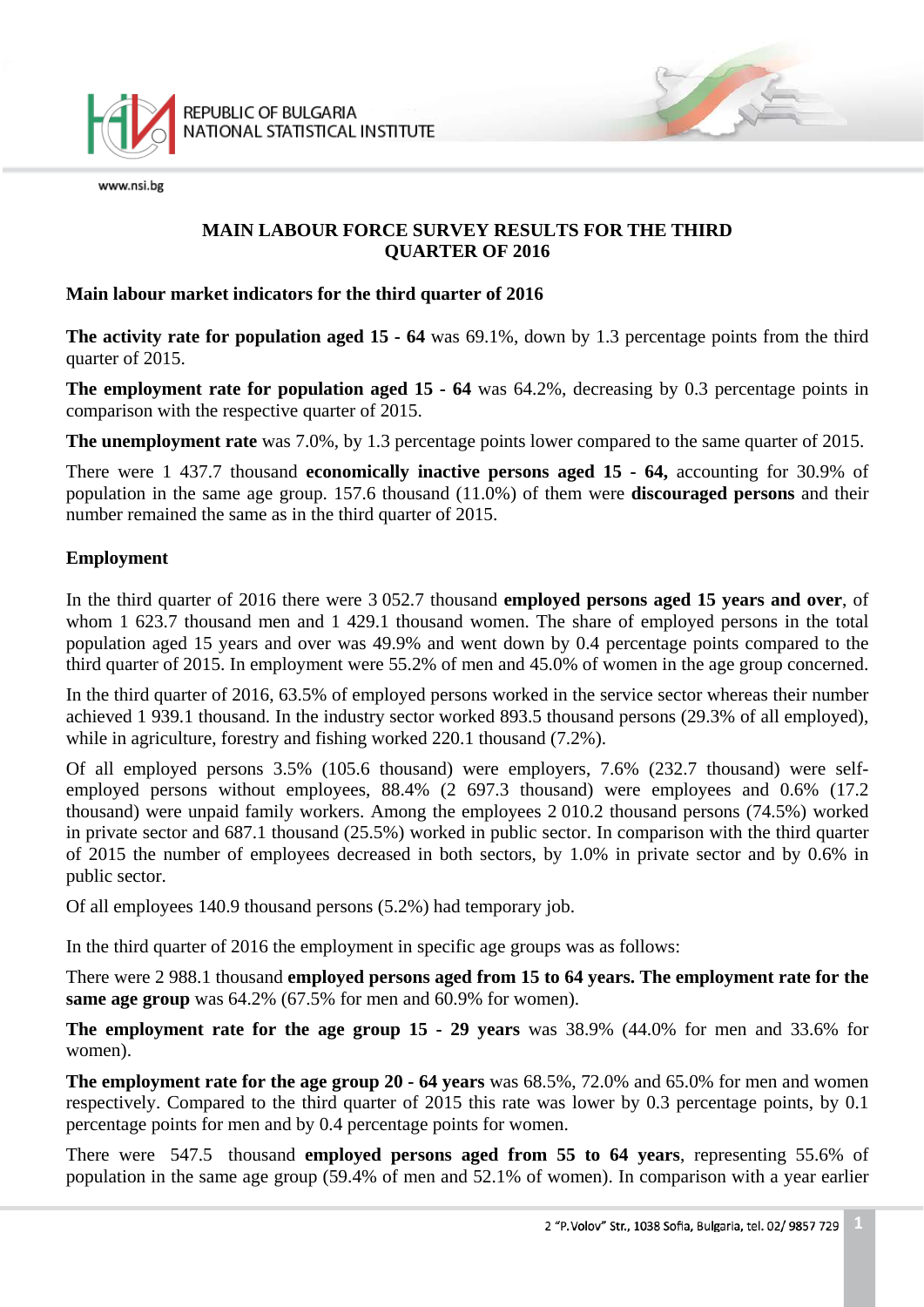

the employment rate (55 - 64 years) was higher by 1.0 percentage points, by 0.7 percentage points for men and by 1.2 percentage points for women.





### **Unemployment**

In the third quarter of 2016 there were 229.0 thousand **unemployed persons** and **the unemployment rate**  was 7.0%. In comparison with the third quarter of 2015 the number of unemployed persons went down by 50.3 thousand and **the unemployment rate** decreased by 1.3 percentage points.

Over the same period the unemployment rate declined for both, men and women, and achieved 7.4% for men and 6.5% for women. Of the total number of unemployed persons in the third quarter of 2016, 130.1 thousand (56.8%) were men and 98.9 thousand (43.2%) were women.

Among all unemployed persons 14.2% had higher education, 50.3% had upper secondary education and 35.5% had lower secondary education or less.

In the third quarter of 2016 there were 142.4 thousand **long-term unemployed persons**, representing 62.2% of all unemployed. **The long-term unemployment rate** was 4.3%, and in comparison with the respective quarter of 2015 it decreased by 0.9 percentage points. The long-term unemployment rate was 4.7% for men and 3.9% for women.

Of the total number of unemployed persons 41.0 thousand (17.9%) were looking for a first job.

In the third quarter of 2016 **the unemployment rate for the age group 15 - 29 years** was 11.8% (12.6% for men and 10.7% for women). In comparison with the third quarter of 2015 this rate was lower by 0.6 percentage points, but a decline was observed only for women - by 2.2 percentage points.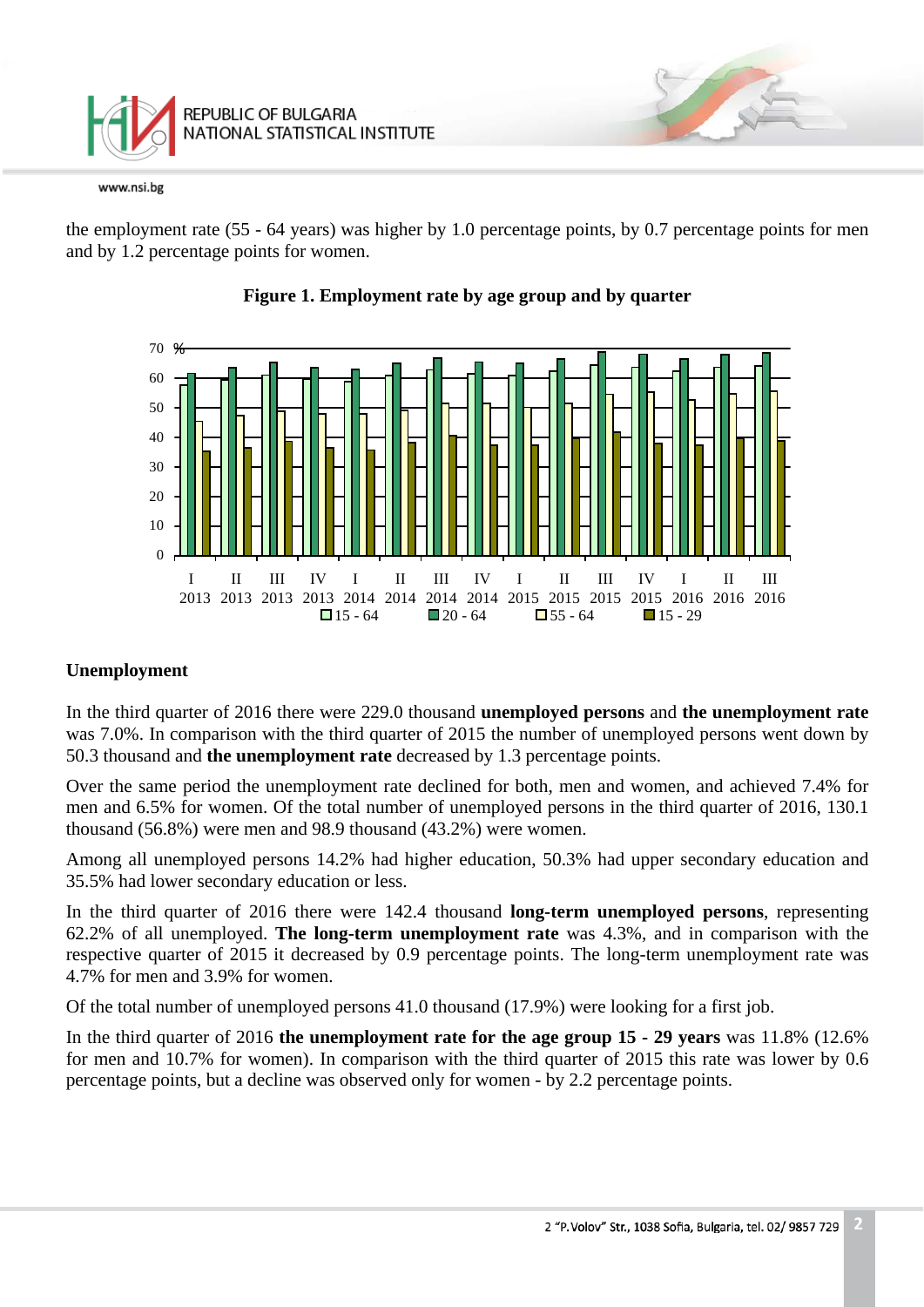

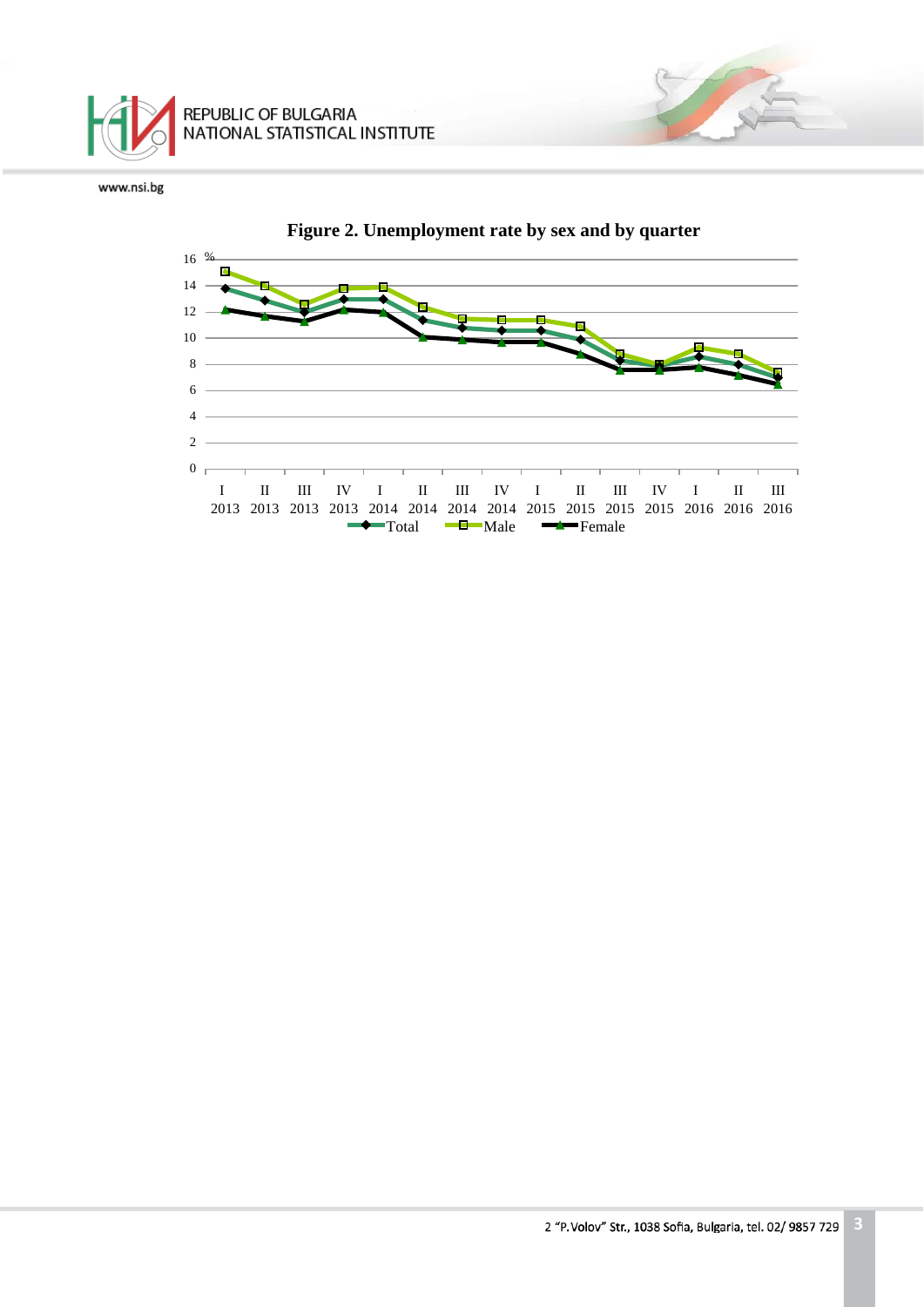

#### **Methodological notes**

The Labour Force Survey (LFS) is a continuous sample survey providing quarterly and annual data on the economic activity of the population aged 15 and over. The survey covers non-institutional households.

**Reference period -** the characteristics of each interviewee refer to his/her status during a defined calendar week.

**Economically active population** (labour force) comprises all employed and unemployed persons.

**Employed** are persons aged 15 and over who during the reference period:

performed some work for at least one hour for pay in cash or in kind or other income;

did not work but had a job or an enterprise, a business from which they were temporarily absent due to illness, annual leave, full-paid maternity leave, parental leave, strike or another labour dispute, etc.

**Unemployed** are persons aged 15 to 74 who:

did not work at all during the reference period;

were actively seeking work within the preceding four weeks, including the reference one, or have found a new job or business that is expected to start within 3 months following the reference period;

were available to start working within two weeks following the reference period.

**Long-term unemployed** are persons who have been unemployed for one or more years.

**Inactive population** (persons not in the labour force) includes persons aged 15 and over who were neither employed, nor unemployed during the reference period.

**Discouraged persons** are persons not in the labour force who want to work but they do not actively look for a job, because they do not believe they will find one.

**Activity rate** - ratio between the economically active population and the total population of the same age group.

**Employment rate** - ratio between the employed population and the total population of the same age group.

**Unemployment rate** - ratio between the unemployed persons and the economically active population.

**Long-term unemployment rate** - ratio between the long-term unemployed persons and the economically active population.

For the weighting of the results of the survey for the third quarter of 2016 preliminary data on population as of 30 June 2016 (excluding population living in institutional households) were used.

Like all sample surveys data from the Labour Force Survey are subject of errors due to the sample (stochastic errors). The calculated relative standard errors for the main LFS indicators for the third quarter of 2016 are as follows:

- total number of employed persons 1.3%;
- total number of unemployed persons 4.5%;
- unemployment rate 4.3%.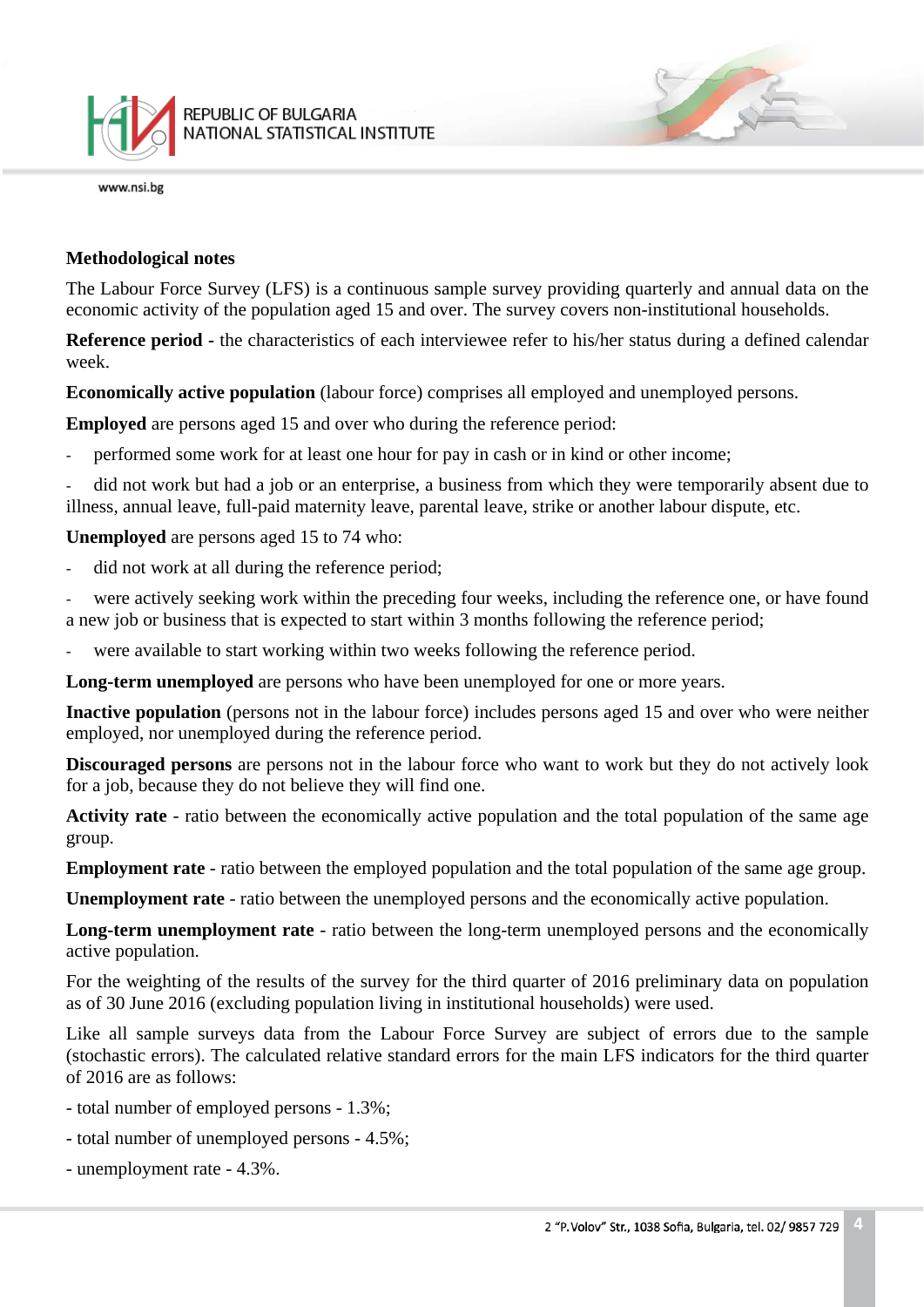

Because of the rounding of the figures some of the totals (rows and columns) are not equal to the sum of the components.

More detailed data from the Labour Force Survey could be found on the NSI website - www.nsi.bg, section 'Labour Market', Labour Force Survey.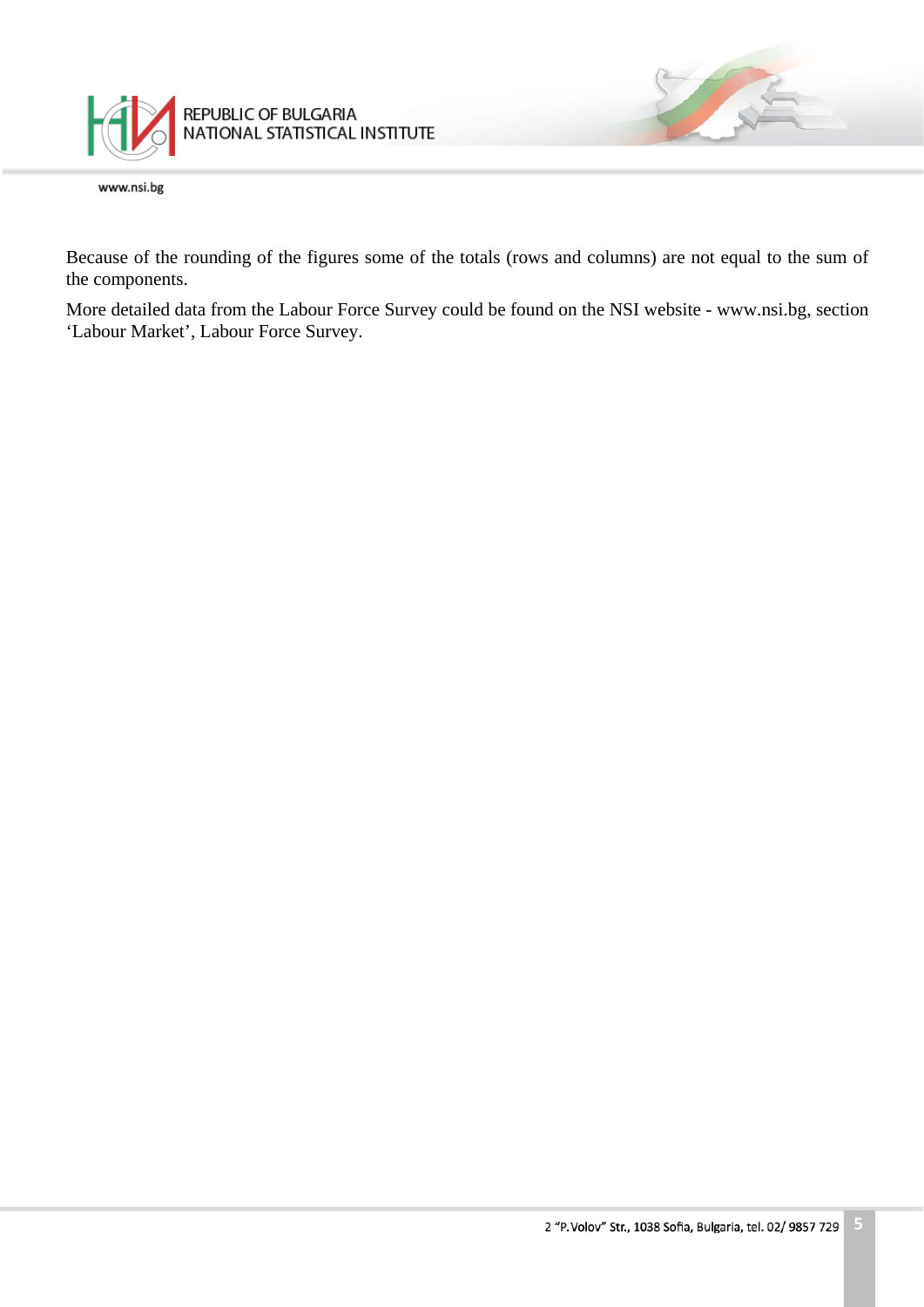

## **Annex**

**Table 1**

# **Main labour market indicators, third quarter of 2015 and 2016**

|                                                  | Third quarter<br>2015 | Third quarter<br>2016 | <b>Change (Third quarter)</b><br>2016 minus Third quarter<br>2015) |  |  |
|--------------------------------------------------|-----------------------|-----------------------|--------------------------------------------------------------------|--|--|
| <b>Total</b>                                     |                       |                       |                                                                    |  |  |
| Activity rate $(15 - 64) - %$                    | 70.4                  | 69.1                  | $-1.3$                                                             |  |  |
| Employed persons aged 15 and over - in thousands | 3104.7                | 3052.7                | $-52.0$                                                            |  |  |
| Employed persons aged 15 - 64 - in thousands     | 3044.1                | 2988.1                | $-56.0$                                                            |  |  |
| Employed persons aged 15 - 24 - in thousands     | 158.6                 | 131.3                 | $-27.3$                                                            |  |  |
| Employed persons aged 15 - 29 - in thousands     | 494.6                 | 445.5                 | $-49.1$                                                            |  |  |
| Employed persons aged 20 - 64 - in thousands     | 3030.7                | 2975.2                | $-55.5$                                                            |  |  |
| Employed persons aged 55 - 64 - in thousands     | 545.4                 | 547.5                 | 2.1                                                                |  |  |
| Employment rate (15 and over) - %                | 50.3                  | 49.9                  | $-0.4$                                                             |  |  |
| Employment rate (15 - 64) - %                    | 64.5                  | 64.2                  | $-0.3$                                                             |  |  |
| Employment rate $(15 - 24) - %$                  | 22.6                  | 19.6                  | $-3.0$                                                             |  |  |
| Employment rate $(15 - 29) - %$                  | 41.7                  | 38.9                  | $-2.8$                                                             |  |  |
| Employment rate $(20 - 64) - %$                  | 68.8                  | 68.5                  | $-0.3$                                                             |  |  |
| Employment rate $(55 - 64) - %$                  | 54.6                  | 55.6                  | $1.0\,$                                                            |  |  |
| Unemployed persons - total - in thousands        | 279.3                 | 229.0                 | $-50.3$                                                            |  |  |
| Unemployed persons aged 15 - 64 - in thousands   | 276.6                 | 227.3                 | $-49.3$                                                            |  |  |
| Unemployed persons aged 15 - 24 - in thousands   | 37.7                  | 30.4                  | $-7.3$                                                             |  |  |
| Unemployed persons aged 15 - 29 - in thousands   | 70.3                  | 59.6                  | $-10.7$                                                            |  |  |
| Unemployment rate - %                            | 8.3                   | 7.0                   | $-1.3$                                                             |  |  |
| Unemployment rate $(15 - 64) - %$                | 8.3                   | 7.1                   | $-1.2$                                                             |  |  |
| Unemployment rate (15 - 24) - %                  | 19.2                  | 18.8                  | $-0.4$                                                             |  |  |
| Unemployment rate (15 - 29) - %                  | 12.4                  | 11.8                  | $-0.6$                                                             |  |  |
| Long-term unemployment rate - %                  | 5.2                   | 4.3                   | $-0.9$                                                             |  |  |
| Discouraged persons - in thousands               | 160.4                 | 159.3                 | $-1.1$                                                             |  |  |
| Discouraged persons $(15 - 64)$ - in thousands   | 157.5                 | 157.6                 | 0.1                                                                |  |  |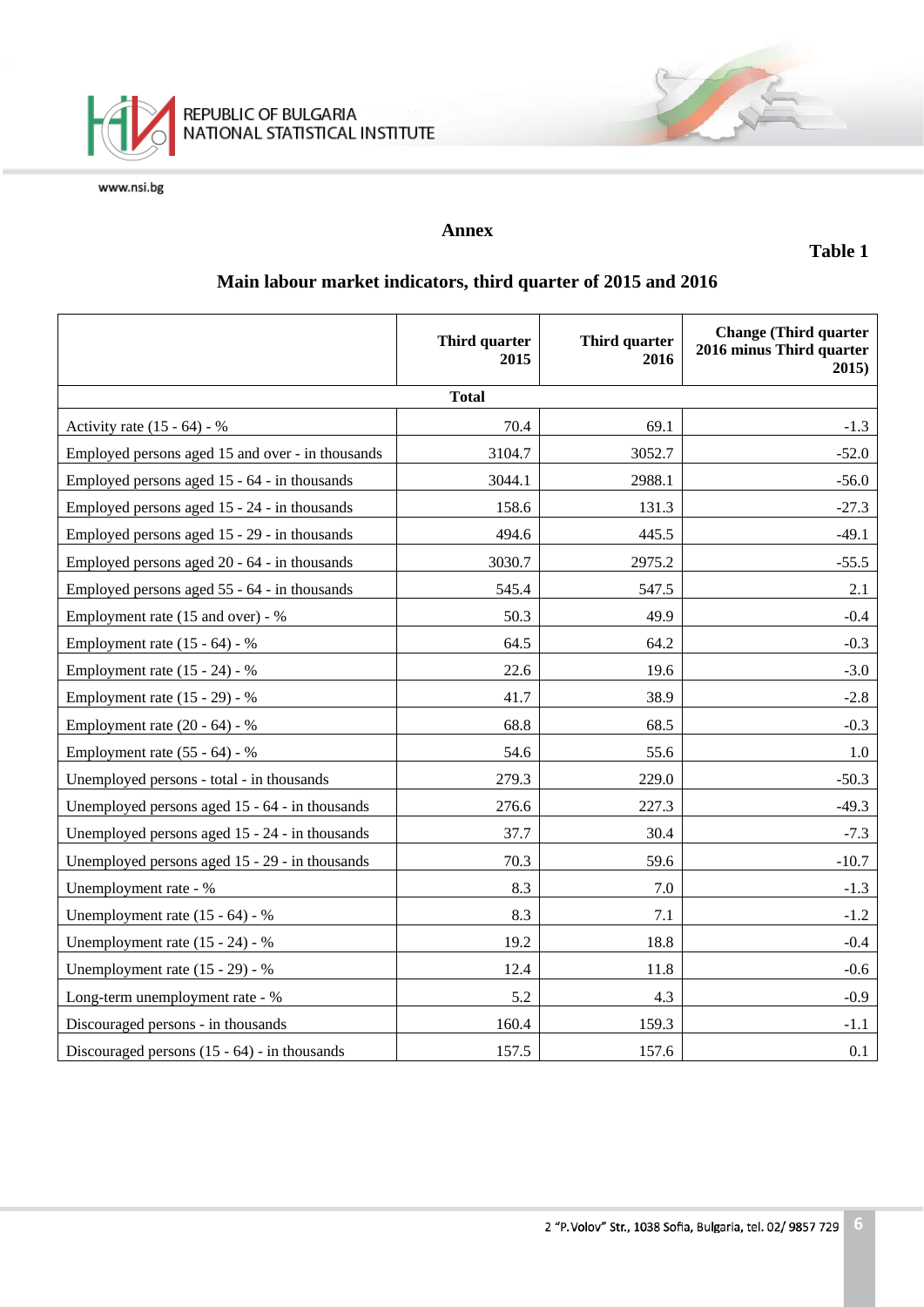

## **Table 1**

## **Main labour market indicators, third quarter of 2015 and 2016**

| (Continued)                                      |                       |                       |                                                                   |  |  |  |
|--------------------------------------------------|-----------------------|-----------------------|-------------------------------------------------------------------|--|--|--|
|                                                  | Third quarter<br>2015 | Third quarter<br>2016 | <b>Change (Third quarter</b><br>2016 minus Third quarter<br>2015) |  |  |  |
| <b>Male</b>                                      |                       |                       |                                                                   |  |  |  |
| Activity rate $(15 - 64) - %$                    | 74.2                  | 73.0                  | $-1.2$                                                            |  |  |  |
| Employed persons aged 15 and over - in thousands | 1646.0                | 1623.7                | $-22.3$                                                           |  |  |  |
| Employed persons aged 15 - 64 - in thousands     | 1608.6                | 1584.6                | $-24.0$                                                           |  |  |  |
| Employed persons aged 15 - 24 - in thousands     | 95.3                  | 77.0                  | $-18.3$                                                           |  |  |  |
| Employed persons aged 15 - 29 - in thousands     | 284.6                 | 258.4                 | $-26.2$                                                           |  |  |  |
| Employed persons aged 20 - 64 - in thousands     | 1600.7                | 1576.0                | $-24.7$                                                           |  |  |  |
| Employed persons aged 55 - 64 - in thousands     | 277.9                 | 278.5                 | 0.6                                                               |  |  |  |
| Employment rate (15 and over) - %                | 55.5                  | 55.2                  | $-0.3$                                                            |  |  |  |
| Employment rate (15 - 64) - %                    | 67.6                  | 67.5                  | $-0.1$                                                            |  |  |  |
| Employment rate (15 - 24) - %                    | 26.5                  | 22.3                  | $-4.2$                                                            |  |  |  |
| Employment rate (15 - 29) - %                    | 46.7                  | 44.0                  | $-2.7$                                                            |  |  |  |
| Employment rate $(20 - 64) - %$                  | 72.1                  | 72.0                  | $-0.1$                                                            |  |  |  |
| Employment rate $(55 - 64) - %$                  | 58.7                  | 59.4                  | 0.7                                                               |  |  |  |
| Unemployed persons - total - in thousands        | 159.1                 | 130.1                 | $-29.0$                                                           |  |  |  |
| Unemployed persons aged 15 - 64 - in thousands   | 157.5                 | 128.8                 | $-28.7$                                                           |  |  |  |
| Unemployed persons aged 15 - 24 - in thousands   | 22.8                  | 18.5                  | $-4.3$                                                            |  |  |  |
| Unemployed persons aged 15 - 29 - in thousands   | 39.2                  | 37.2                  | $-2.0$                                                            |  |  |  |
| Unemployment rate - %                            | $8.8\,$               | 7.4                   | $-1.4$                                                            |  |  |  |
| Unemployment rate $(15 - 64) - %$                | 8.9                   | 7.5                   | $-1.4$                                                            |  |  |  |
| Unemployment rate $(15 - 24)$ - %                | 19.3                  | 19.4                  | 0.1                                                               |  |  |  |
| Unemployment rate (15 - 29) - %                  | 12.1                  | 12.6                  | 0.5                                                               |  |  |  |
| Long-term unemployment rate - %                  | 5.7                   | 4.7                   | $-1.0$                                                            |  |  |  |
| Discouraged persons - in thousands               | 86.9                  | 88.0                  | 1.1                                                               |  |  |  |
| Discouraged persons $(15 - 64)$ - in thousands   | 85.5                  | 87.0                  | 1.5                                                               |  |  |  |